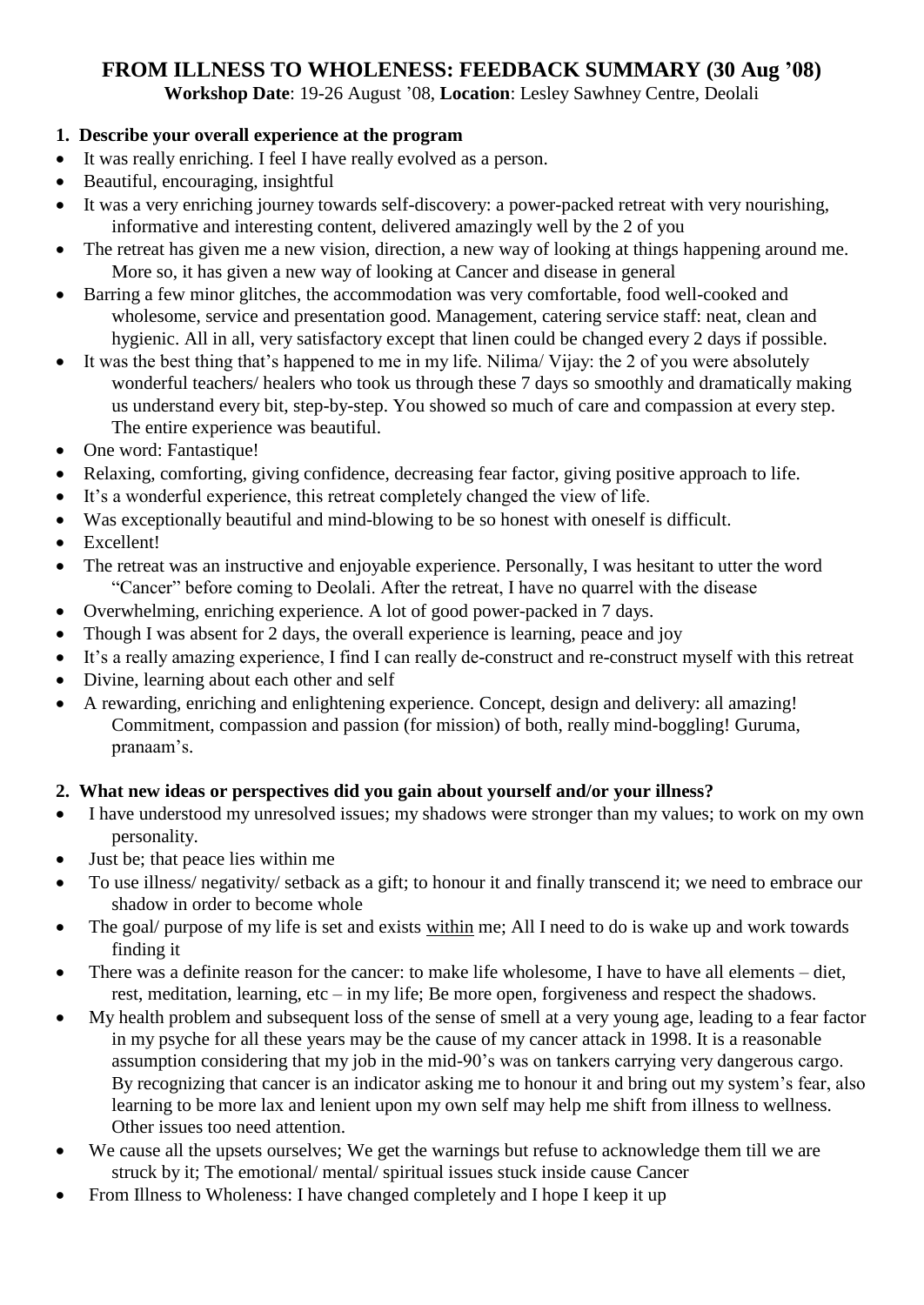- The illness is not the only thing or so important, that we stop our life there.
- We don't see things as they are, we see things as we are; Illness hasn't come to destroy life, but to teach you in life; Illness is the shadow of health and it is a gift.
- That I could have such deep insights and heal myself so well; I find a different depth to myself
- I got to appreciate much more of "who I already am"; I got to move from Head to Heart; I got that I need to express my being-ness to create the movement forward.
- Cancer is not a deadly disease if detected early; I can handle it: do not feel lonely and dejected; share your experience with others; put your experience and energy for betterment of others.
- You come out of your shell; I am not the only one who has gone through this; Feel lighter and free
- Facing myself; analyzing myself; thought of improving myself
- What I am and where I am, in view of journey from 'honouring' to 'transcending'
- Values and shadow are equally important, so not good to hide the shadow; Through meditation, yoga and all 7 days, I have opened myself … I opened my block.
- Inner soul and higher spirit, which is powerful; Shadows and how I was ignoring them; To forgive and forget
- Got more clarity about my stressors and a new perspective to cope with/ handle them. The shadow and the gift/ nugget; worth its weight in gold; got empowered through observing shadows of other "precious" participants and in the process, could see "my shadows". PEP session was invaluable and the nucleus of the retreat. And the sensation and joy of "aha" experience can be for only those who experienced. "Paisa-vasool!"

### **3. List two behavioural changes that you will make as a result of this retreat**

- Resolve my unfinished issues; To be more practical and learn to be more open and expressive; above all, to forgive myself.
- To be more patient/ tolerant; Be at peace
- I will work towards embracing my shadows; pay more attention towards strengthening my relationships with family, colleagues and friends.
- Diet, exercise and meditation; transform myself into a wholesome person physically, mentally and spiritually
- Change my outlook/ attitude towards cancer; thus returning to wellness: so that I can spend the remaining years productively; Intend to start in a small way teaching needy young children use of simple tools to enable them to do simple electrician's/ carpenter's/ plumber's jobs
- I have started smiling a lot, I have reasons to; Become very peaceful so irritations can be controlled
- I will have more insight into another human being; I will think of my Values and my shadows
- Meditation, prayer; positive approach, changes in diet & exercise
- Meditation to keep divine energy flowing in the body, to prevent illness; Diet  $&$  exercise on regular basis; increase spiritual consciousness
- I will be calm, cool and more humane; A solid rock of Gibraltar to my patients, clients in all aspects
- I will make being-ness a part of my awareness throughout the day; It is my aim to be aware of my being-ness, even while I move and do whatever I"m doing
- I will be listening to others with "empathy" and less "sympathy"; I will participate in CPAA programs more enthusiastically.
- Have learnt to recognize my shadow, cannot evaluate someone else through my values
- Will pay attention to my mental needs; will improve relationships in the family
- I understood why energy is not flowing inside me; I learned how to resolve this unresolved issue
- Start reading and evolving continuously; try to discard mental stressors
- Restrict my verbal communication in similar situations and generally (not withdrawing); Increase regularity and duration of my physical activity including Yoga, including awareness and interest; Also more attention to rest and nutrition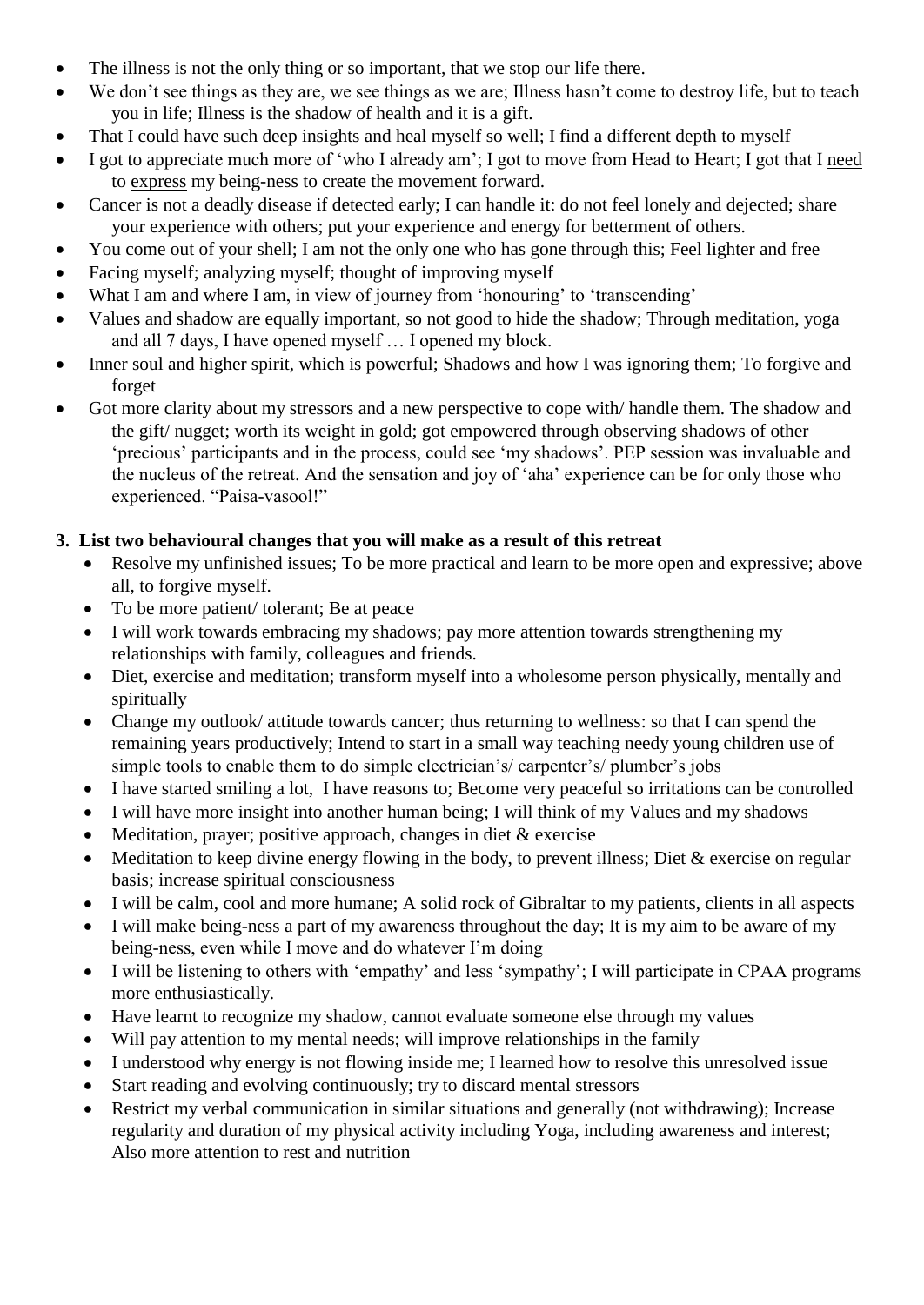### **4. What about the retreat did you enjoy most … and why?**

- I liked everything; I needed all of it to transcend
- The ambience, the food, the participants, the facilitators
- I enjoyed every single bit of it: the sessions, discussions, yoga, breaks, place, yoga nidra, etc.
- Yoga exercises, mantras in healing, yogic influence in curing Cancer in various ways, yoga-nidra is a wonderful tool for refreshing sleep, finding a 'fork' not 'bump' in my journey through life after only 7 days, when I could not recognize it in 6 years since retirement was a great achievement. That was a pleasant surprise!
- All activities: it helped to understand and find the true person I am
- All the participants enjoying themselves on the same platform; at the end of the day, dancing and singing with high spirits; the togetherness of each and every activity is amazing
- Exercises, yoga and tai-chi, because it boosted my spirits up
- Getting your life-purpose, positive approaches and how to enjoy your life
- Healing meditation, when we used to meditate, I used to feel that really my body was healing day-byday and I also experienced it, within these 7 days.
- Everything to a 'T'; the 7 days I spent was an experience of a celestial life
- The trainers, the participants, the place and the spiritual awareness every day, every moment.
- I enjoyed morning exercises and meditation because it enhanced my energy for the entire day, it cleansed body and mind
- Talks on life-force, chi (prana), spirituality, higher consciousness
- I liked the Values session the most, because it gave me an opportunity of self-analysis. For your unique approach to the study sessions, Yoga. Everybody gave a positive vibration to each other
- Play-clay, because it is very practical ... didn't need any skill
- All activities like drawing, gazing, burning of stressors, life-line, etc as they revealed all deeper inner thoughts and psyche of a person
- Morning yoga sessions and yoga-nidra (though should normally be at least 2-2.5 hours after meals, for obvious benefits of both, to body and mind); All the other sessions, the discussions/ debriefing and pin-pointing key takeaways. The Metta; healing and getting healed: double "paisa-vasool"!

## **5. What did you enjoy least … and why?**

- PEP presentations.
- The last PEP presentations.
- Every part was a great experience; Vijay & Nilima did a wonderful job with a crowd as varied in age, profession and experience as the one we represented
- 5 stages of grieving and loss (maybe I was already aware of it.)
- No photo-copies of notes were given (particularly yoga & yoga-nidra)
- The program was designed and executed exceptionally well; there was very little that I did not enjoy; the question does not arise
- Enjoyed all the topics
- Khandoba temple visit
- Mosquitoes, but can't help!
- Pace was too hectic/ tiring; absorption (in my view) would improve with more 'gaps' to contemplate and also to 'stand and stare' ("What is the life so full of care ...). Even trainers will benefit. (Sorry, unasked advice/ concern) YOU BOTH ARE VERY, VERY PRECIOUS)

## **6. What support and/or follow-up would you like in the future?**

- Maybe the group can meet again, after a year
- Please, if possible, keep me informed about your forthcoming events and also about similar / related courses available. Meetings at regular intervals to sharpen skills.
- I would like to once in a while be in touch over email and exchange my progress and take motivation as and when needed from you.